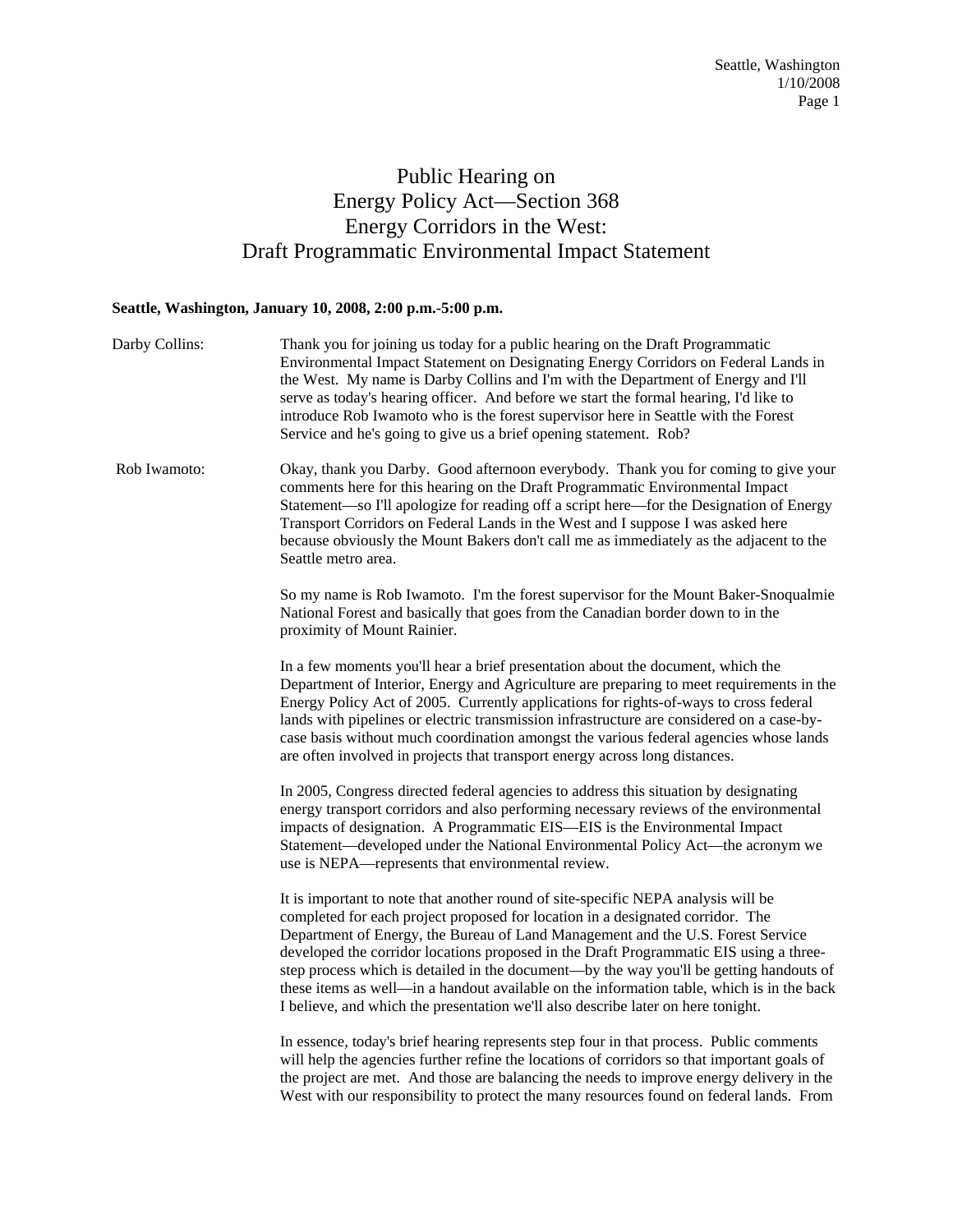the beginning the agencies have been committed to this strategy and your comments will be valuable in helping to ensure that it is carried through to the end of this planning effort. Argonne National Laboratory is assisting the Department of Energy, the Bureau of Land Management and the U.S. Forest Service in preparing this Programmatic EIS. Representatives from all three agencies and Argonne are here to receive your comments. Thank you again for your interest and participation and so Darby with that, hand it back to you. Darby Collins: Thanks. So as mentioned, this is a public hearing and it's a formal hearing so what we'd ask—we've asked folks to sign in in the registration. Most of you have all signed in and if you'd like to speak, we feel free to go back if you decide you didn't sign up to speak and you'd like to speak, go back to the back registration table and sign in and we'll move from there. And, as Rob mentioned, we have the information on the fact sheets and all the maps and information to the right there on the back table.

> In the room with us today, and there are two gentlemen standing up talking in the back, are part of the interagency team who worked on this. So Ron Montagna—wave—is from the Bureau of Land Management and Glen Parker is from the Forest Service, and we will be around through the entire hearing process. And the way this will work is we'll take formal statements. Right now I have one speaker signed up, and then we will just basically adjourn the kind of formal webcast piece and stay here and if anyone—we'll be here through the full length of the time till five o'clock, discuss whatever you want to talk with the folks back there.

If someone wants to make a public statement, we will reconvene it and go back on webcast and make formal statements. So we're here and we'll handle that as need be.

As we mentioned, we're here today to receive oral comments on the Draft Programmatic Environmental Impact Statement. You can also submit comments via the project website, by fax or by mail. This hearing is being webcast and transcribed so all speakers are asked to come up, speak into this mike, speak as clearly and directly as possible. If anyone has any problem, if I can't hear you, I'll just notify you of that so we'll just ask you to move the volume up a bit.

After everyone has commented and spoken and we're done, we'll close the hearing at 5 p.m. today and there's a second public hearing from 6 to 8 this evening.

So as we've all been talking about, this is to take comments on the Draft Programmatic EIS that was prepared in response to direction given by Congress to five federal agencies under the Energy Policy Act of 2005. And this really addresses section 368 of that Act. And Congress' direction to those five federal agencies: Energy, Agriculture, Interior, Commerce and Defense, directed the secretaries of those agencies to designate corridors for oil, gas, hydrogen pipes and electric transmission lines on federal land in the 11 western states; to also perform necessary environmental reviews such as this PEIS that's the subject of the hearing, and incorporate those designations into land use, land management and equivalent plans.

And a separate and distinct public process is expected to begin later this year to identify corridors in the other 39 states.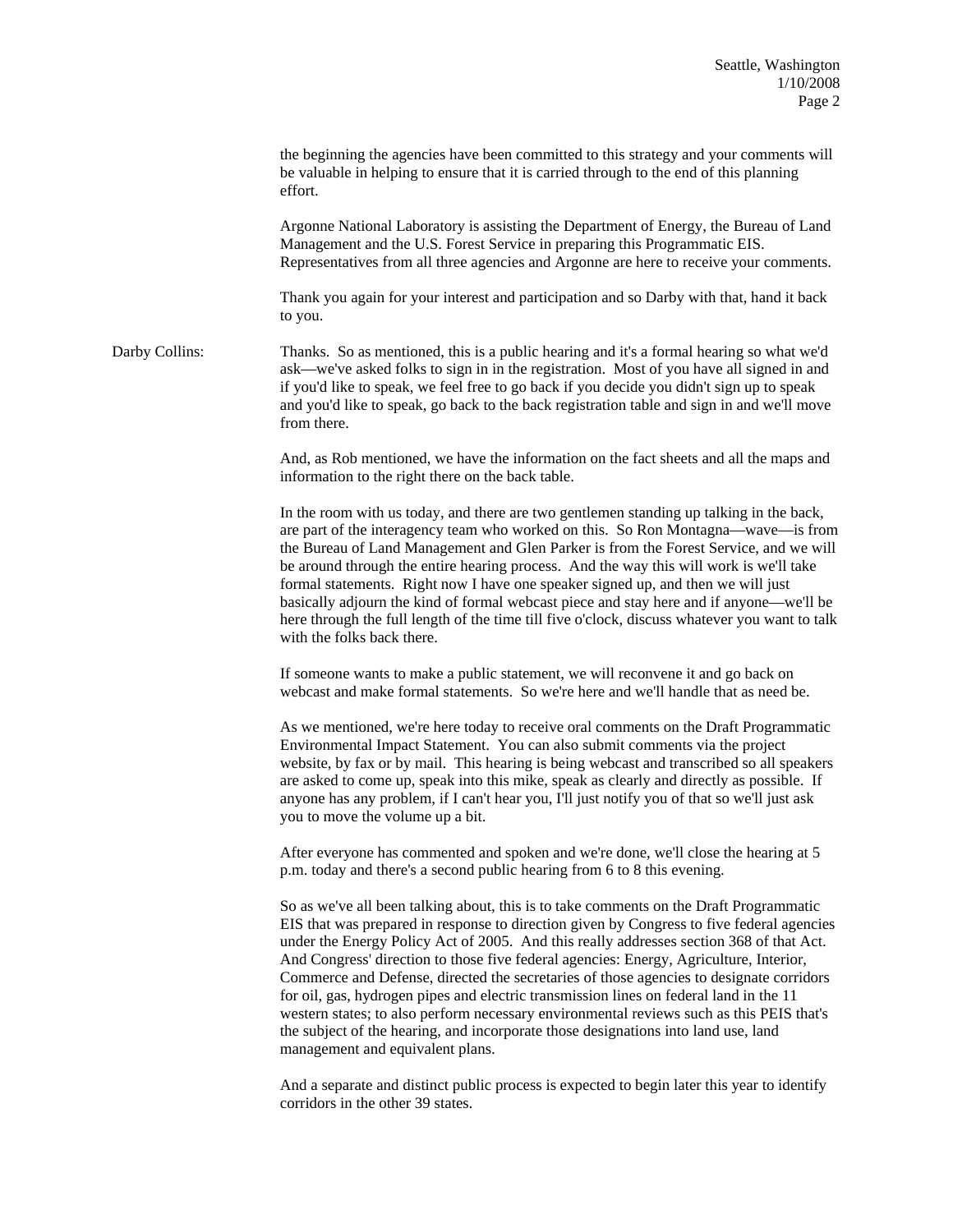And before I go on, I also forgot to introduce John Krummel who's up here working the PowerPoint. He's with Argonne National Laboratories and helped us prepare the Programmatic EIS. Sorry about that.

Okay, under the statute, the statute requires that when the Secretaries designate these corridors, they must specify the corridor centerline, width and compatible uses. Congress also directed the Secretaries to take into account the need for electric transmission facilities to improve reliability, relieve congestion and enhance the capacity of the national grids to deliver electricity.

The Draft PEIS proposes designating more than 6,000 miles of corridors; 62 percent would incorporate existing, locally designated corridors and/or rights-of-way; 86 percent would be on BLM land and 11 percent on Forest Service land.

The Draft PEIS identifies 166 proposed corridor segments in all 11 western states. In all—if all are included in the follow-on decisions, this would involve amending 165 landuse or equivalent plans.

Previously designated corridors are outlined in yellow on the project maps. Some of these are proposed for upgrade only. In the case of existing previously designated utility corridors, amendments to land-use plans designating 368 corridors would subject these corridors to the interagency coordination process described in the PEIS. And they would be assigned section 368 criteria, for example, centerline width and compatible purposes.

Using these alone would not meet the requirements of section 368 so we've identified an additional 2,300 miles of proposed corridors. Proposed corridors also vary in width. We used a 3,500 foot starting point to provide flexibility for siting multiple rights-of-way. An energy corridor is defined as a parcel of land identified through a land-use planning process as a preferred location for existing and future utility rights-of-way and that it is suitable to accommodate one or more rights-of-way which are similar, identical or compatible. Corridor designations assist in minimizing adverse impacts and the proliferation of separate rights-of-way.

A right-of-way is a separate land use authorization, not a change in ownership, that's granted to allow construction and operation of a specific project that's often linear in character, such as a utility line or a right-of-way—or a roadway. Right-of-way permits include requirements for compatible land uses and are not granted until a project applicant has complied with all relevant requirements, including appropriate environmental review.

In November 2007, we published this Draft PEIS and comments are due on February 14th. We will analyze the response to your comments and complete the tasks necessary to prepare a final PEIS. We expect to have that ready sometime in mid-2008. The land management agencies will then be able to sign records of decision to designate corridors through amendments to their land-use plans no sooner than 30 days after the final PEIS is issued.

The Draft PEIS analyzes two alternatives: taking no action and the proposed action. Choosing to adopt the no-action alternative would result in continuing ad hoc, uncoordinated development as is done now. The proposed action is the result of a threestep corridor siting process described in detail in Chapter 2 of the Draft PEIS.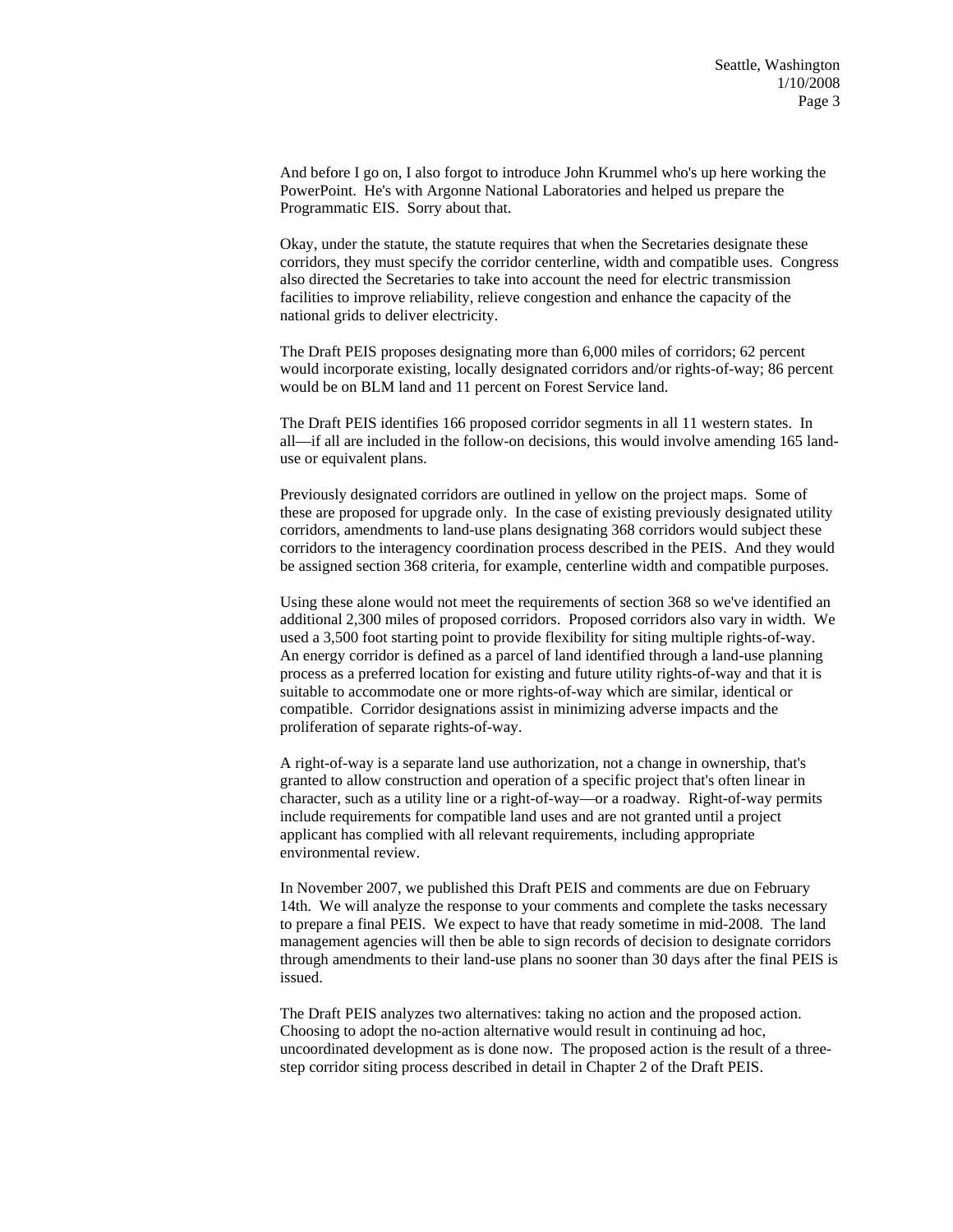|                 | The first step was to incorporate comments provided by the public during scoping and<br>after the Draft map was published in 2006. Then the agencies worked closely with local<br>federal land managers to accommodate local land-use priorities, incorporate local<br>knowledge of areas and avoid areas known to be incompatible with energy corridors. A<br>handout summarizing this process for determining where the proposed corridors would<br>be located is on the information table and examples of specific corridors are also<br>available on the project website.                                                                                                                  |
|-----------------|------------------------------------------------------------------------------------------------------------------------------------------------------------------------------------------------------------------------------------------------------------------------------------------------------------------------------------------------------------------------------------------------------------------------------------------------------------------------------------------------------------------------------------------------------------------------------------------------------------------------------------------------------------------------------------------------|
|                 | We believe that the analysis of these alternatives meets NEPA—or the National<br>Environmental Policy Act's requirement for a hard look. Because the proposed action<br>does not involve any site-specific ground disturbing activity, site-specific NEPA review<br>will be required to support all proposed projects in a 368-designated corridor. And today<br>we don't know when or where any projects will be proposed by applicants seeking to site<br>pipe and/or transmission lines. As a result of this uncertainty, the environmental effects<br>described in Chapter 3 of the Draft PEIS are necessarily more general than a site-specific<br>analysis for a known project would be. |
|                 | Comments will be most useful if they are specific, include suggested changes or<br>methodologies, provide a rationale for your suggestion and refer to the specific section or<br>page of the Draft PEIS. Finally, we encourage you to submit comments via the project<br>website. Hopefully it's easy for you to do it that way. It will speed up our ability to get<br>comments into the database for analysis and up on the website for public review, and it<br>doesn't require stamps or an envelope.                                                                                                                                                                                     |
|                 | So the way this will work is I'll call the speaker in order that they registered. Please step<br>up to the microphone and clearly state name and/or organization if you represent one<br>before making any comments. While the agency representatives won't be answering any<br>questions during the hearing, we'll stay afterwards for as long as we need to answer any<br>questions that you have.                                                                                                                                                                                                                                                                                           |
|                 | So are there any questions on how we're going to proceed? Yes, sir.                                                                                                                                                                                                                                                                                                                                                                                                                                                                                                                                                                                                                            |
| Male:           | (Inaudible)                                                                                                                                                                                                                                                                                                                                                                                                                                                                                                                                                                                                                                                                                    |
| Darby Collins:  | Correct. Okay. And since you are our first speaker, Daniel Walters. The microphone if<br>you-                                                                                                                                                                                                                                                                                                                                                                                                                                                                                                                                                                                                  |
| Daniel Walters: | Good afternoon. Can everybody hear me okay? My name is Dan Walters. I work for the<br>state of Washington, Department of Natural Resources, and I am one of the folks that<br>works on rights-of-ways throughout the state. My objective coming here today is to find<br>out more about this—which I have. I've read the Draft PEIS so I'm aware of that and I<br>wanted to also ask some leading questions.                                                                                                                                                                                                                                                                                   |
|                 | Briefly, the Department of Natural Resources owns over two million acres of trust lands.<br>We manage for a variety of resources including timber, gravel. We have leases-<br>agricultural leases. We have communication sites. We have oil and gas leases. Very<br>busy, and we manage these trust lands for over 40 trust beneficiaries in the state of<br>Washington: hospitals, penitentiaries, schools, universities and counties. So we have<br>quite a large management responsibility.                                                                                                                                                                                                 |
|                 | So my question after reading the documents and exploring the GIS data on the website, I<br>think my leading questions would start with an example. I do have one here I'll show you<br>briefly when I leave here. One of the most important things for managing our trust lands                                                                                                                                                                                                                                                                                                                                                                                                                |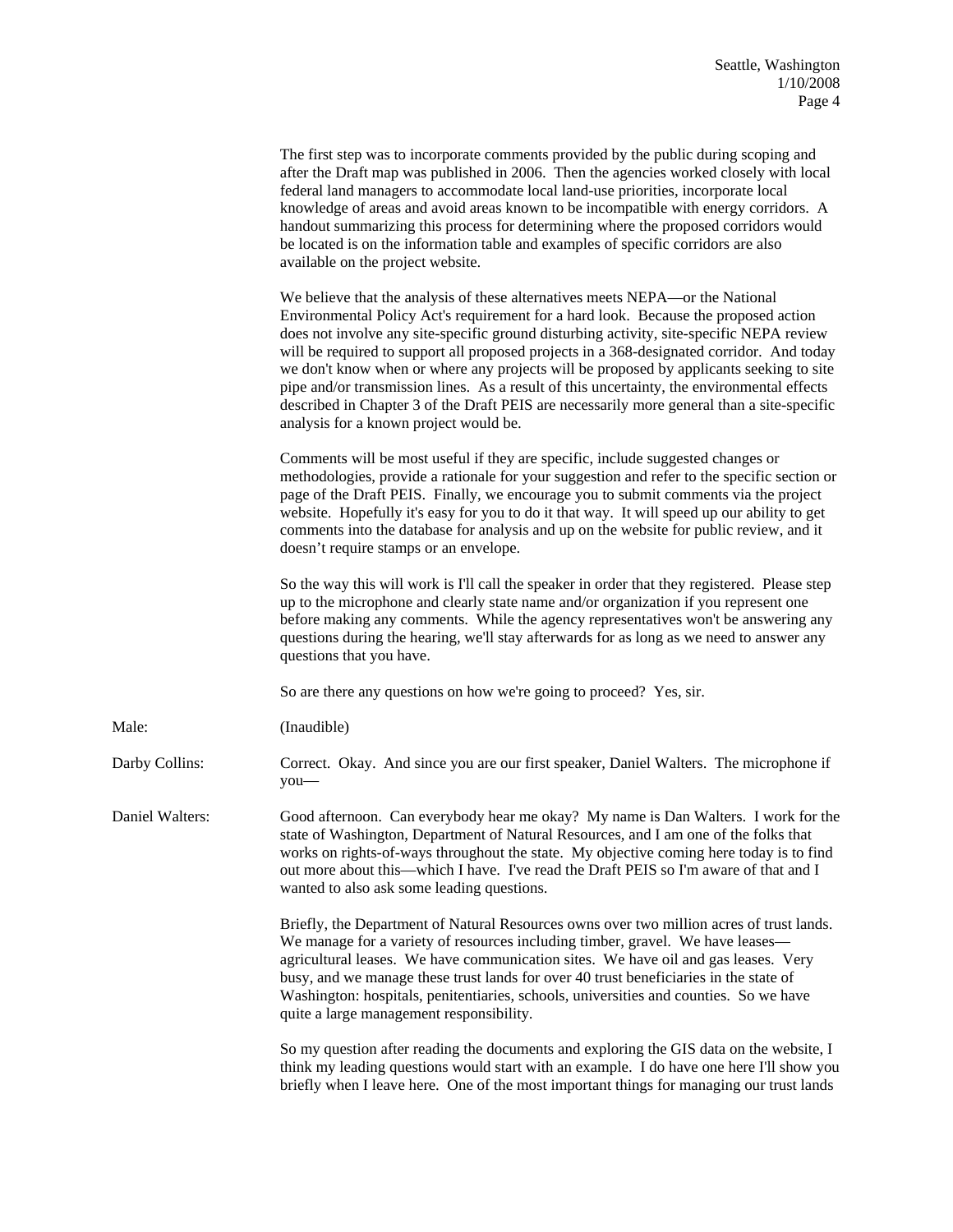is to know what's coming our way. We don't have a problem with the corridor in itself; we need to know where it's coming and the widths.

In downloading the information, we overlaid it in a section/township range, which is fine. We used that, but my strong suggestion would be is to connect the dots. It's not going to do us any good whether we're a private company, work for the Department of Transportation. There's an individual here also seeking more information. So that is one of the most strongest questions/points that we need to have and hopefully you'll be able to do that, more of a leading question next step.

My other question/concern would be after talking with Glen today, he mentioned that 3,500 feet corridor width is the starting point. I thought that was the max. Maybe I read incorrectly. But that's what we'll need to know too. If it's coming through our landscape, instead of stopping at state grounds, estimate where that line you think would go. Granted it's on paper. It gives us an idea.

Also we'd like to know what is the width in that particular area. Granted it is a leading question; you may not have that information right now, but that's what we're going to be needing. So I made some contacts here with Jim down in Fort Lynn and that will be helpful for us as well.

So that's my main comment/question: connect the dots. Okay, and the width parameters, give us some more information on that and maybe, like I said I read it incorrectly. If it's—Glen was saying it's over 5,000 feet in Colorado. What's the max in Washington State? Very helpful for us to know.

My other questions are relating to the communication process when you have project applicants coming through, and I understand totally this is getting the federal ducks in a row first—makes sense. Get the corridors lined out. We need to know kind of where you go from there and I just wanted to clarify and make sure, reassured that when applicants are coming through they contact the state of Washington and other entities within the state. Maybe we can coordinate a little bit here so it's more of a one-stop shopping, I don't know. But we'd like to be able to coordinate that as well. It makes all the sense in the world to do that.

Let's see. And it's important in the granting of easements; it's encumbering our state trust lands. We are not allowed to give encumbrances away. There's a lot of constitution and statutes regarding that matter so we would be needing compensation apparently from the project applicants, I'm assuming that. But we want to make sure that all those processes are in place and be reassured.

Let's see. And the stakeholders, and I think, and I'll just finish up my questions and comments. What would be good, if we can possibly pull it off, is to have all the stakeholders, not just the federal ones, but the state, within the state agencies counties, cities, private companies if it's a warehouses being one, timber outfit here, all very good. Aquatic lands is another thing. I read—I believe it's—what is it, 300 miles or something that's owned over aquatic land. Our aquatic folks would like to know where those areas are as well and how they plan on connecting, so all very good information.

At this point I don't have any other questions and I will leave my business card here with the map as an example and hopefully you can share some answers and comments back. Thank you very much.

Darby Collins: I have another speaker signed up. Ronald Richards.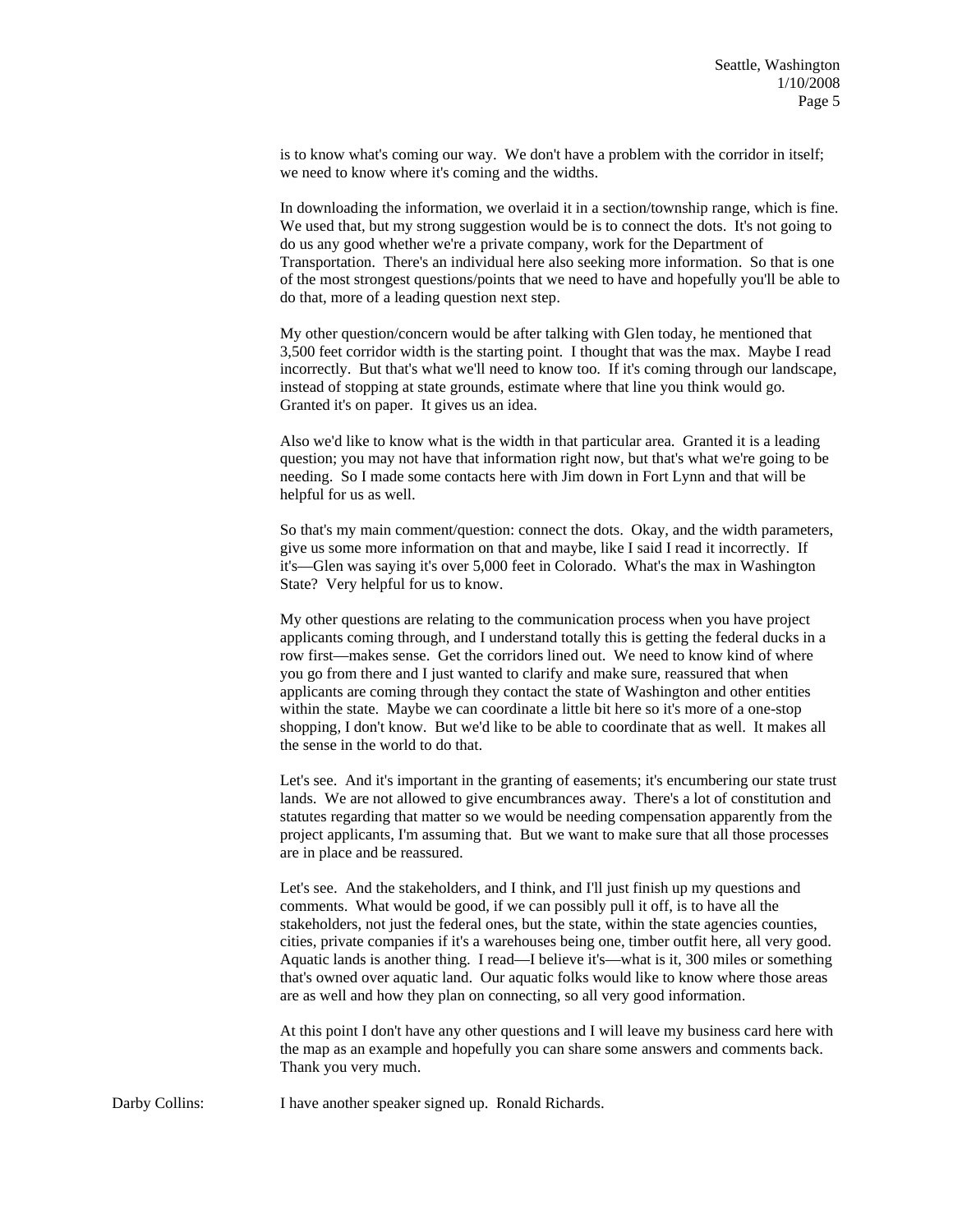Ron Richards: My name is Ron Richards. I live in Port Angeles, Washington. I'm here as a private citizen and this is sort of embarrassing to me because I expected to sit here for a couple of hours and learn more about this PEIS before I spoke on it. But I'm a chemical engineer by background. I once founded a company called Western Gas Resources, which is a very—was a very large metro gas producer and LNG producer, primarily in the mid-continent states. It was acquired last year by Anadarko Petroleum. I'm definitely not speaking for Western and/or Anadarko today. But having been in the natural gas business, I was somewhat familiar with the need to permit pipelines and in my estimation the procedures that existed for permitting pipelines were adequate as they are and they allowed for thorough environmental review without any need to fast track. And as I see this proposal, it's one mechanism which would fast track pipelines and perhaps subject them to less environmental review, which I think is a bad and unnecessary idea. Also, I don't think we need any more oil and natural gas pipelines. We're talking about the need to reduce Co2 production by 90% in the next 50 years or less and permitting more natural gas and oil gas pipelines does not help that. Now I notice in the description you do throw in hydrogen pipelines and whether or not those will be necessary is of some question. Perhaps we will be distributing electricity for hydrogen generation rather than distributing hydrogen or else it will be distributed in surface tension type containers where you can put more hydrogen in a tank car than you can now put gasoline or things like that. And so I just wanted to go on record as saying I doubt the need for permitting or improving the speed at which oil and gas lines are permitted and I would encourage you to look very closely at the no-action alternative because of climate change. Thanks. Darby Collins: If there are no speakers at this point in time, we will take a brief—well, we will adjourn the formal hearing process. Basically we put the webcast on pause and at any point in time if someone decides or someone comes and they'd like to speak, we'll reconvene. And then the folks are back there to talk, so we will take that—we will close that part of it right now. Thank you. **Seattle, Washington, January 10, 2008, 6:00 p.m. -8:00 p.m.**  Darby Collins: Hey, good evening everyone and we're going to get started here. Thank you very much for joining us tonight and this is a public hearing on the Draft Programmatic Environmental Impact Statement on Designating Energy Corridors on Federal Lands in the West. My name is Darby Collins. I'm with the Department of Energy and I'll serve as today's hearing officer. This is a formal public hearing and we'll operate it as such and before we begin the hearing, I'm going to introduce Rob Iwamoto who is the Forest Supervisor here for the Forest Service and he's going to say a few words of brief introduction and then I'll do a quick presentation and walk you through how we'll run the public hearing. Rob. Rob Iwamoto: Okay, thank you, Darby. Good evening. If you would just bear with me I have a script here that I wanted to greet you on and looks like we might have a lot of time for us to interact. Nevertheless, good evening and thank you for coming to give your comments on the Draft Programmatic Environmental Impact Statement for the Designation of

Energy Transport Corridors on Federal Lands in the West. And my name is Rob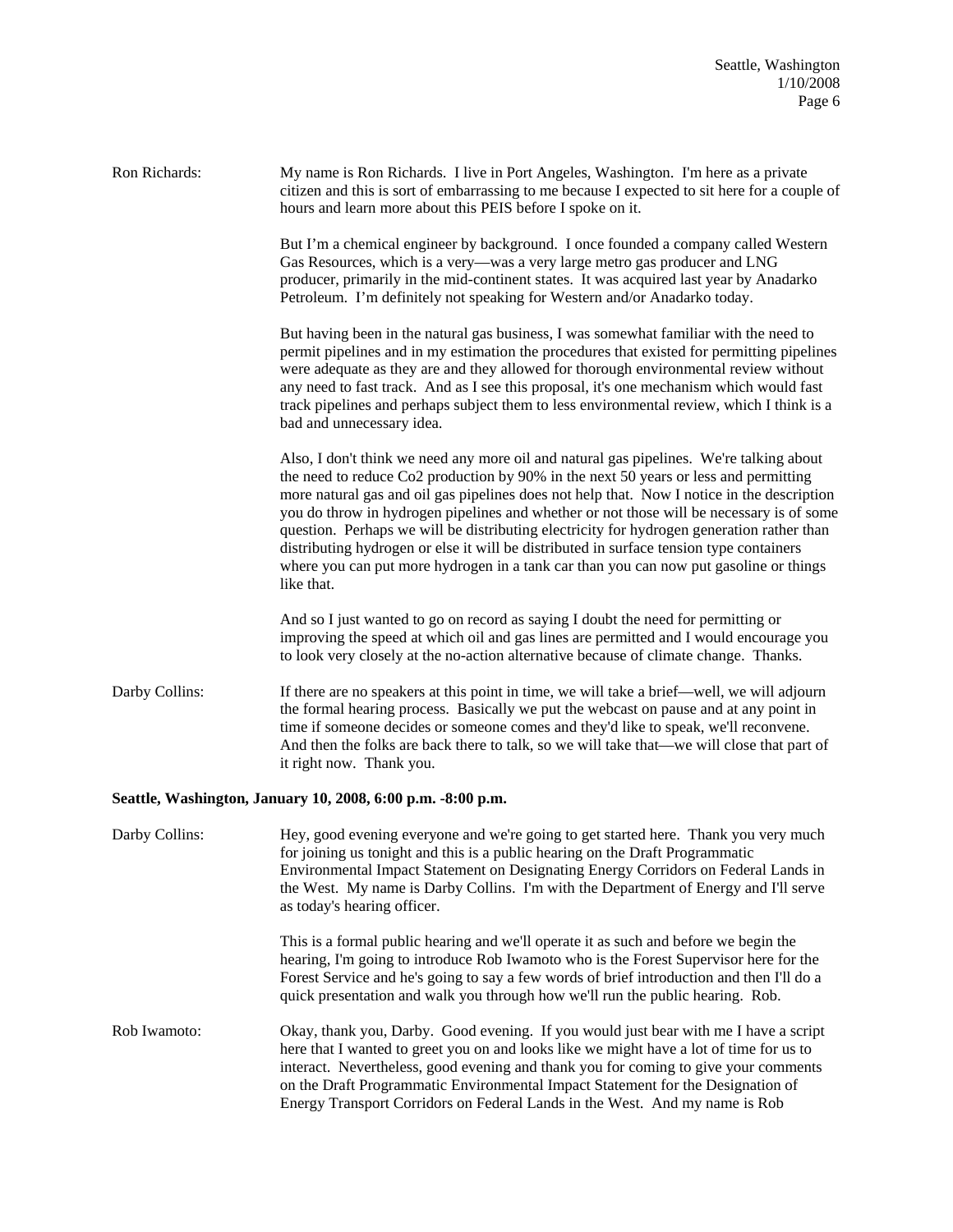Iwamoto. I'm the forest supervisor here for the Mount Baker-Snoqualmie National Forest and I think I was asked to greet you all just because of our proximity of our federal lands here within the Puget Sound.

In a few moments you'll hear a brief presentation about the document, which the Department of Interior, Energy and Agriculture are preparing to meet requirements in the Energy Policy Act of 2005. Currently, applications for rights-of-ways to cross federal lands with pipelines or electric transmission infrastructure are considered on a case-bycase basis without much coordination amongst the federal agencies whose lands are often involved in projects like the transport energy across long distances.

So, in 2005 Congress directed federal agencies to address this situation by designating energy transport corridors and also performing necessary reviews of the environmental impacts of designation. So a Programmatic Environmental Impact Statement—EIS developed under the National Environmental Policy Act—some of you may know this as NEPA—represents that environmental review.

It is important to note that another round of site-specific NEPA analysis will be completed for each project proposed for location in a designated corridor. So in other words, if it's here in the Mount Baker-Snoqualmie, we would do that site-specific analysis. The Department of Energy, the Bureau of Land Management and the U.S. Forest Service developed the corridor locations proposed in this Draft Programmatic EIS using a three-step process which is detailed in the document in a handout available on the information table back here in the right corner and which the presentation will also describe so that'll be the PowerPoint presentation coming up next.

In essence, today's hearing represents step four in this process. Public comments will help the agencies further refine the locations of corridors so that important goals of the project are met—balancing the needs to improve energy delivery in the West with our responsibility to protect the many resources found on federal lands. From the beginning the agencies have been committed to this strategy and your comments will be valuable in helping to ensure that it is carried through to the end of this planning effort.

So the Argonne National Laboratory is assisting the Department of Energy, the Bureau of Land Management and the Forest Service in preparing the final—excuse me—the Programmatic EIS, so the final Programmatic EIS. Representatives from all three agencies and Argonne are here to receive your comments.

And so with that I'd like to thank you for your interest and participation and I'll hand it back to Darby.

Darby Collins: Just a few quick introductions for you all. To my left is John Krummel. He's with Argonne National Laboratories as Rob talked about. And in the back, right there in the middle is Rob—Ron Montagna who is with BLM. He's one of the participants on the study. He was a key—he's a key player in that as is Glen Parker to his left with the Forest Service.

> So we are here today to receive your oral comments on the Draft Programmatic EIS. You can also submit comments via the project website, by fax or by mail. This hearing is being webcast and transcribed so speakers are asked to speak clearly and distinctly into the microphone. If you're having trouble hearing a speaker in the room, please let me know.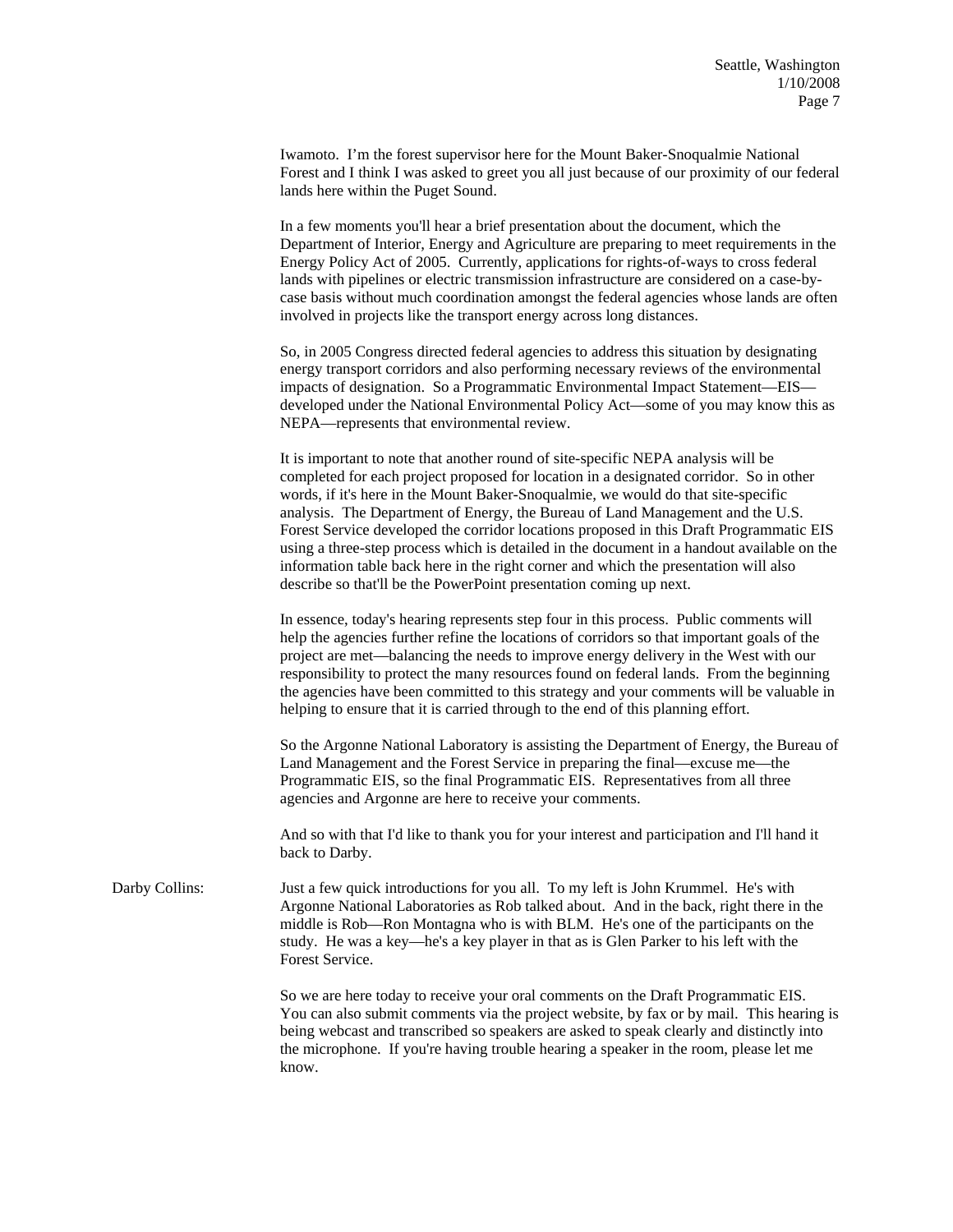After everyone has spoken, I'll take a pause for the meeting. We will be here till 8 o'clock and if anyone else comes to speak, we'll reopen the webcast and take those comments.

This hearing is to take comments on the Draft Programmatic EIS prepared in response to direction given by Congress to five federal agencies: Energy, Agriculture, Interior, Commerce and Defense. Under section 368 of the Energy Policy Act the secretaries were directed to designate corridors for oil, gas, hydrogen pipe and electric transmission lines on federal land and in the 11 western states, also to perform necessary environmental reviews such as this PEIS, the subject of this hearing, and also incorporate these designations into land use, land management or equivalent plans.

A separate and distinct public process is expected to begin later this year to identify corridors in the other 39 states.

The statute requires that the Secretaries designate these corridors, and that they must specify the corridor centerline, width and compatible uses. Congress also directed the secretaries to take into account the need for electric transmission facilities to improve reliability, relieve congestion and enhance the capacity of the national grids to deliver electricity.

The Draft PEIS proposes designating more than 6,000 miles of corridors; 62 percent would incorporate existing, locally designated corridors and/or rights-of-way; 86 percent would be on BLM land and 11 percent on Forest Service land.

The Draft PEIS identifies 166 proposed corridor segments in all 11 western states. If all are included in the follow-on decisions, this would involve amending 165 land-use or equivalent plans.

Previously designated corridors are outlined in yellow on the project maps. Some of these are proposed for upgrade only. In the case of existing previously designated utility corridors, amendments to land-use plans designating 368 corridors would subject these corridors to the interagency coordination process described in the PEIS. And they would be assigned section 368 criteria, for example, centerline width and compatible purposes. Using these alone would not meet the requirements of section 368 so we've identified an additional 2,300 miles of proposed corridors.

Proposed corridors also vary in width. We used a 3,500 foot starting point to provide flexibility for siting multiple rights-of-way.

An energy corridor is defined as a parcel of land identified through a land-use planning process as a preferred location for existing and future utility rights-of-way and that it is suitable to accommodate one or more rights-of-way which are similar, identical or compatible. Corridor designations assist in minimizing adverse impacts and the proliferation of separate rights-of-way.

A right-of-way is a specific land use authorization, not a change in ownership, that's granted to allow construction and operation of a specific project that's often linear in character, such as a utility line or a roadway. Right-of-way permits include requirements for compatible land uses and are not granted until a project applicant has complied with all relevant requirements, including appropriate environmental review.

In November 2007, we published the Draft PEIS. Comments are due on February 14th. We will analyze and respond to your comments and complete the tasks necessary to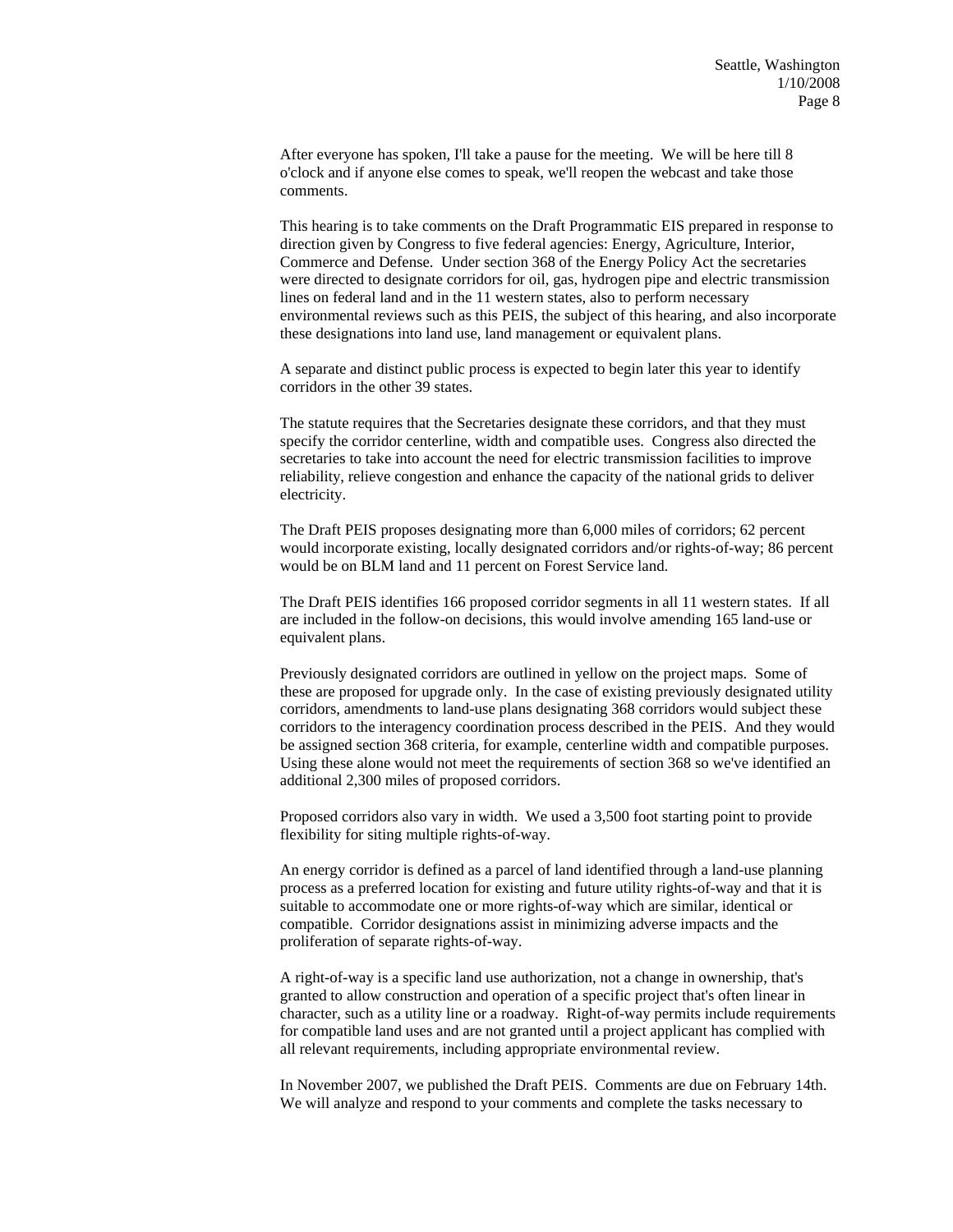prepare a final PEIS. We expect to have this ready sometime in mid-2008. The land management agencies will be able to sign records of decision to designate corridors through amendments to land-use plans no sooner than 30 days after the final PEIS is issued.

The Draft PEIS analyzes two alternatives: taking no action and the proposed action. Choosing to adopt the no-action alternative would result in continuing ad hoc, uncoordinated development as is done now. The proposed action is the result of a threestep corridor siting process described in detail in Chapter 2 of the Draft PEIS.

The first step was to incorporate comments provided by the public during scoping and after the Draft map was released in 2006. Then the agencies worked closely with local federal land managers to accommodate local land-use priorities, incorporate local knowledge of areas and to avoid areas known to be incompatible with energy corridors. A handout summarizing this process for determining where the proposed corridors would be located is on the information table at the back of the room and examples of specific corridors are also available on the project website.

We believe the analysis of these alternatives meets NEPA's requirement for taking a hard look. Because the proposed action does not involve any site-specific ground disturbing activities, site-specific NEPA review will be required to support all proposed projects in a 368 designated corridor. And today we don't know when and where any projects will be proposed by applicants seeking to site pipe and/or transmission lines. As a result of this uncertainty, the environmental effects described in Chapter 3 of the Draft PEIS are necessarily more general than a site-specific analysis for a known project would be.

Comments will be most useful if they are specific, include suggested changes or methodologies, provide a rationale for your suggestions and refer to the specific section or page number of the Draft PEIS.

Finally, we encourage you to submit comments on the project website. Hopefully it's easy for you. It speeds our ability to get comments into the database for analysis and up on the website for public review, and it doesn't require stamps or an envelope.

So the way the hearing works is I will call the speakers who have registered in the order that they registered. Please step up to the microphone and clearly state your name and/or organization if you're representing one before making any comments. And while the agency representatives won't be answering questions during the hearing, we'll stay afterwards, and after we adjourn to discuss anything for as long as you need to be. And so we will do a brief adjournment until someone else wants to speak.

So currently I have two registered speakers and I will start and I will call you and then if you'll come up here and speak. And to begin with, Patrick Goldsworthy. That's you.

Patrick Goldsworthy: (Inaudible)

Darby Collins: Right now. Right up here if you can.

Patrick Goldsworthy: Well this is a cold opportunity for me. I didn't know there was going to be a hearing. This whole process is brand new to me. I don't know where the corridors are or where the suggestions are made. I can offer some general comments at this time because I want to look at details to see what specific comments.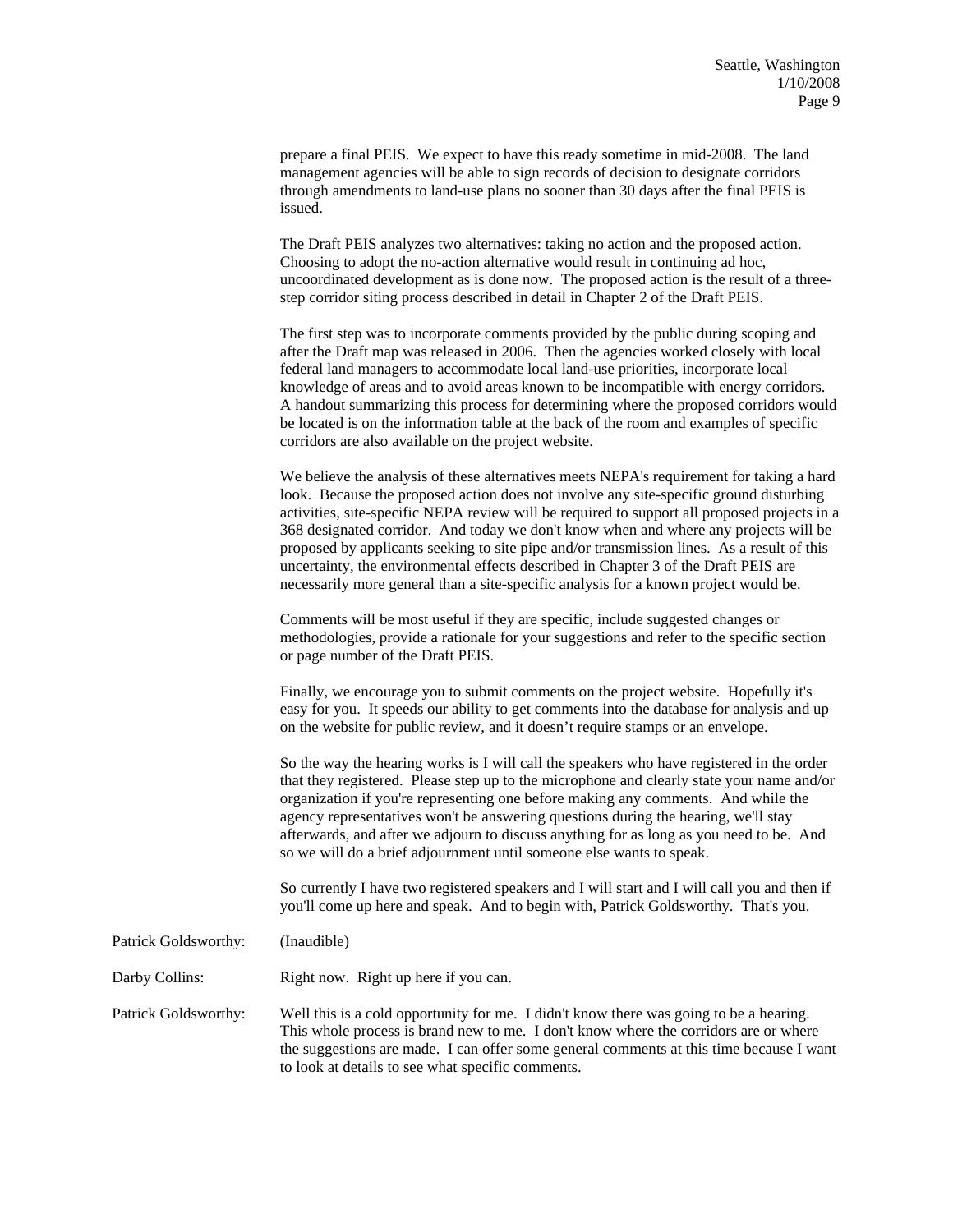|                | Who I am is the chairman of the North Cascades Conservation Council. I've been that—<br>in that organization for over 40 years and we've worked very intensely with areas in the<br>Cascades of the state of Washington and very much involved in the creation of North<br>Cascades National Park and many wilderness areas in the state of Washington.                                                                                                                                                                                                                          |
|----------------|----------------------------------------------------------------------------------------------------------------------------------------------------------------------------------------------------------------------------------------------------------------------------------------------------------------------------------------------------------------------------------------------------------------------------------------------------------------------------------------------------------------------------------------------------------------------------------|
|                | So I want to see what these proposals of energy trans-corridors would do to existing<br>parks and wilderness. But in addition to that, I want to see what the potential would be<br>for impacts on forest service roadless areas because we are planning and we are in the<br>action of working out for public knowledge and comment and congressional information<br>on further wilderness areas in the state of Washington located in a number of the forest<br>service roadless areas.                                                                                        |
|                | So I'm just speaking in general now because I don't know the specifics that I would<br>comment on and we will officially from our organization make some comments.                                                                                                                                                                                                                                                                                                                                                                                                               |
|                | Now there was a hearing, a public hearing like this this morning. I don't know who came<br>to that hearing. I have no idea. I may be duplicating what was being said by people in<br>my area who were said this morning. But I'm giving you the major input I would make<br>this evening is we are concerned with roadless areas and some of the roadless areas may<br>have proposed energy corridors in them.                                                                                                                                                                   |
|                | That's all I can tell you. Thank you very much.                                                                                                                                                                                                                                                                                                                                                                                                                                                                                                                                  |
| Darby Collins: | Kurt Conger                                                                                                                                                                                                                                                                                                                                                                                                                                                                                                                                                                      |
| Kurt Conger:   | My name is Kurt Conger. I'm a consultant in the Seattle area. I did work for the U.S.<br>Department of Energy on the transmission congestion study that was performed under the<br>Energy Policy Act of 2005. I currently work for Seattle City of Light as a transmission<br>engineer and transmission issues analyst and I was asked to attend this meeting tonight to<br>state some of the concerns that Seattle City Light has regarding corridor designations.                                                                                                              |
|                | I've worked, as I mentioned earlier, on fairly significant transmission congestion studies<br>in this region. This past summer, Seattle City Light faced quite a few transmission<br>curtailments, which altered the operating plans of the utility and the most economic<br>dispatch of our resources. As a matter of background, over 70 percent of the electrical<br>energy used by consumers in the city of Seattle and most of the adjacent utilities, Puget<br>Sound Energy and Snohomish County PUD, must cross the Cascades in order to reach<br>consumers in this area. |
|                | The existing transmission corridors that cross the Cascades over Stevens Pass and<br>Snoqualmie Pass are essential to reliable service to consumers in this area and we need to<br>consider certain factors in the designation of new corridors or the management of those<br>existing corridors. And I noticed from the map it appears that the only corridor<br>designation of significance on your map is going over Stevens Pass where it appears to be<br>a modification of an existing corridor or perhaps widening that corridor.                                         |
|                | As loads and the number of consumers, that is population, economic growth and other<br>factors contribute to growth in the Puget Sound area, most of the utilities in this area by<br>state law must now rely on renewable resources which are predominantly located in<br>eastern Washington, eastern Oregon, Montana, Wyoming, and Idaho, which implies that<br>if those resources are to be delivered to electric consumers in Seattle and the Puget Sound<br>area, they must cross the Cascades over transmission lines.                                                     |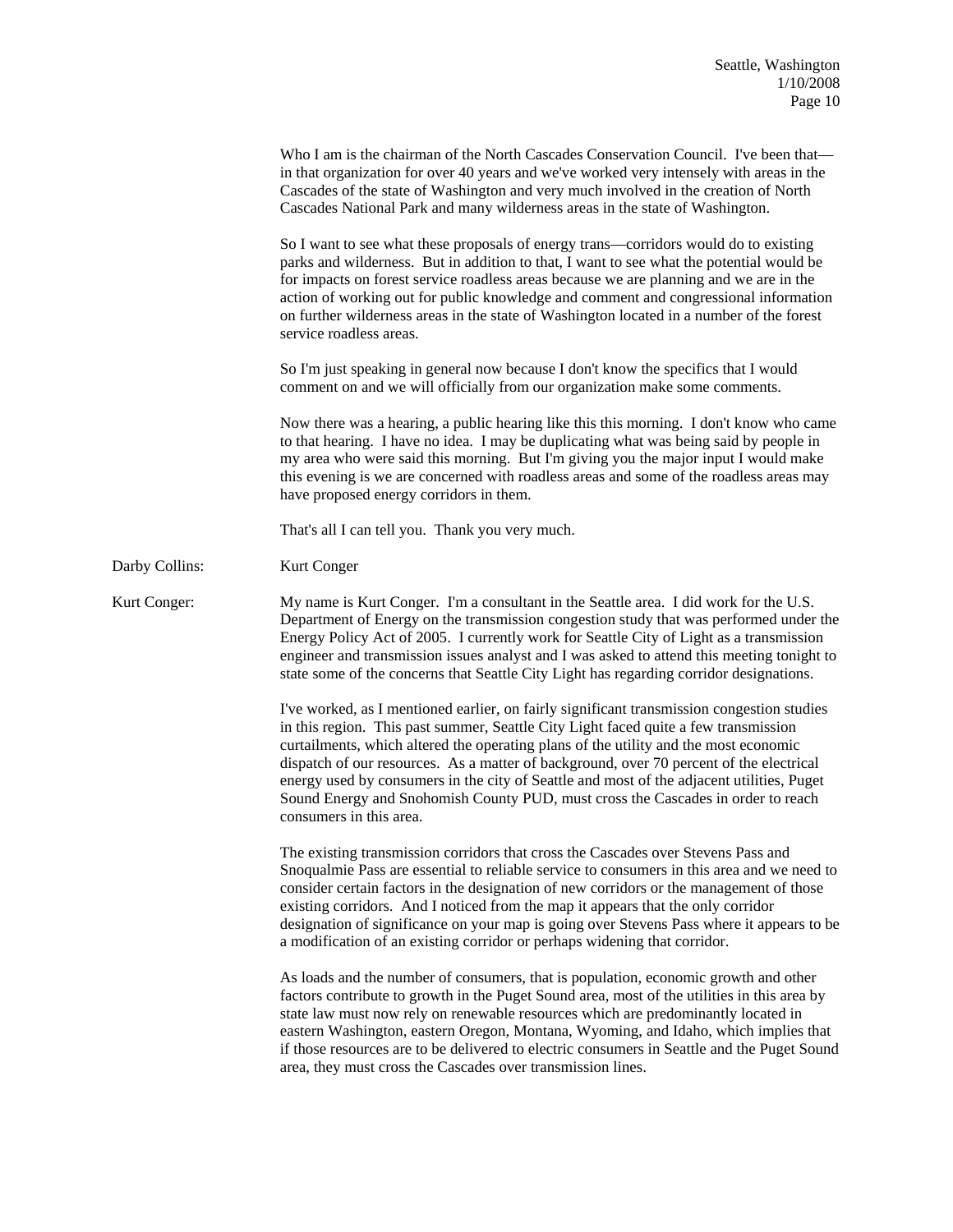|                      | The existing transmission lines have become somewhat problematic. They are decades<br>old; this past summer, we had extended periods of transmission outages in order to do<br>necessary maintenance on those facilities. Unfortunately, when you take a facility out of<br>service, it congests the system and alters the operating plans of utilities and at some point<br>new facilities must be constructed. Okay.                                                                                                                                                                                                                                     |
|----------------------|------------------------------------------------------------------------------------------------------------------------------------------------------------------------------------------------------------------------------------------------------------------------------------------------------------------------------------------------------------------------------------------------------------------------------------------------------------------------------------------------------------------------------------------------------------------------------------------------------------------------------------------------------------|
|                      | In order to construct new facilities, you can't simply tear down the old transmission,<br>electric power transmission lines because that would leave you with insufficient capacity<br>to reliably serve load in this region. You need to build parallel facilities. If this implies<br>that perhaps we need a parallel corridor or simply a wider corridor, so be it. But we are<br>faced currently with trying to make long range plans for the Puget Sound area. Unless<br>we locate power generating facilities in this area, we will rely on transmission corridors<br>such as the one designated on the maps in this room and posted on the website. |
|                      | One element of the PEIS which did concern me having to do with the section on what is<br>the purpose and need for designating westwide energy corridors, with respect to electric<br>facilities, I think there was not enough emphasis on the age of existing facilities and the<br>need to have additional corridor space to construct replacement facilities as those existing<br>facilities age.                                                                                                                                                                                                                                                        |
|                      | We're literally at a point where within decades those existing facilities may need to be<br>taken out of service for a period of months or year and we need to have the replacement<br>facilities in place before those facilities can be taken out of service or rebuilt.                                                                                                                                                                                                                                                                                                                                                                                 |
|                      | Thank you very much for this opportunity to comment. We'll review the PEIS postings<br>and make additional comments on your website. Thank you.                                                                                                                                                                                                                                                                                                                                                                                                                                                                                                            |
| Darby Collins:       | Is there anyone else who would like to comment at this time? So we will pause and—on<br>the webcast—and if you all would like to ask further questions of the folks back there,<br>we're available to discuss it as much as possible. We'll gear this back up if we have<br>anyone else who'd like to make an additional comment or a new one. Thanks.                                                                                                                                                                                                                                                                                                     |
| Patrick Goldsworthy: | I may make a couple of additional comments and that is for those of you who don't really<br>know who I am or what I do, I'm a retired biochemistry professor from the University of<br>Washington and all I do is free. I just donate my time and my efforts so I'm a non-profit<br>contributor and our organization is a non-profit group so we're not in the business of<br>energy, we're just trying to represent public interests.                                                                                                                                                                                                                     |